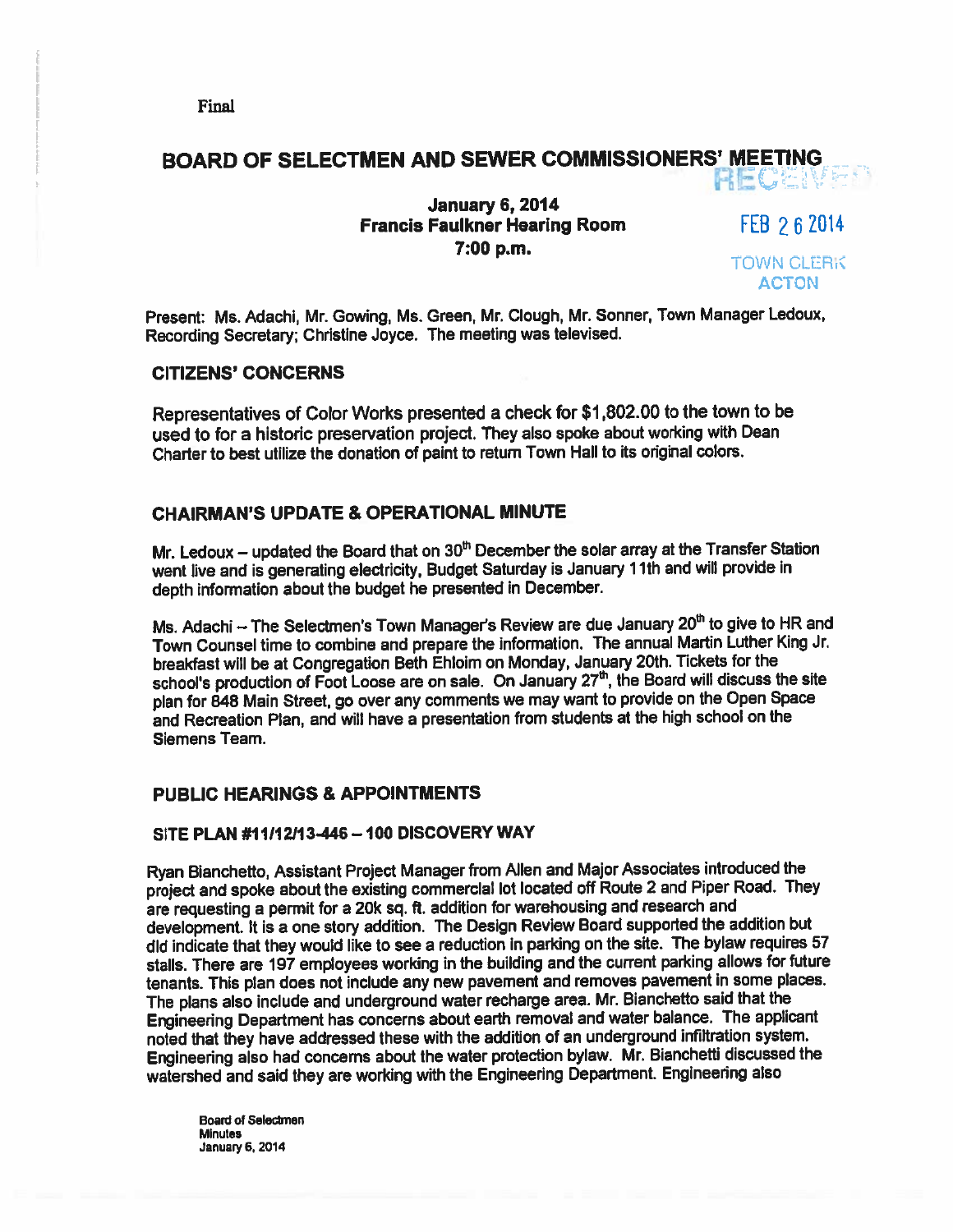requested that he applicant use the 1988 Nabva data standard the applicant requests the use of <sup>a</sup> different, more current standard. He said that the other items laid out in the staff comments can be addressed with town staff. He noted that the Zoning Enforcement Officer and Town Planner were generally positive toward the project and feels that the concerns can be addressed with staff and noted as conditions in the decision. The applicants would like to have the Board review and make <sup>a</sup> decision tonight to allow them to move forward and work with departments.

Mr. Sonner asked about the parking plan and if they were taking away 37 spaces and pulling them back. Mr. Bianchefti said that the plan calls for re-striping some spots.

Mr. Clough noted that they are not adding parking spaces so he's not as concerned with the excessive parking at this spot.

Ms. Adachi said she had mixed feelings on the parking. She also said that she wanted <sup>a</sup> full explanation of the two standards that the applicant and the Engineering Department are requesting be used. She would like Engineering Department to provide clarification. She was concerned about having the systems kept up and inspected regularly.

Ms. Green was happy with the presentation and materials presented. She reiterated the point that the parking situation here is different than at <sup>a</sup> new project and so is okay with keeping the current number of spots.

Mr. Gowing wanted to hear from Engineering on the standards before moving forward. He felt that the plantings that were made improved the parking lot and that there is <sup>a</sup> need for parking for employees and that they use it for all day parking.

The owner asked that we leave the standards matter open with Engineering as they want to move forward to prepare the building for <sup>a</sup> new tenant. He is okay with having the Engineering Department choose either the 1928 or 1988 standard.

Sean Cudmore, resident of 9 Bruce Wood Road, asked about traffic and noted that Piper Road currently has many backups. The applicant noted that the traffic is less than when Honeywell was the tenant. Mr. Cudmore asked about noise during construction. The applicant said that they can set hours of construction and limit ft to 6 days <sup>a</sup> week. Mr. Cudmore asked if there would be any impact on the neighbors' property values. The applicant said it would be less of an impact of what is there now because of the additional screening they are providing.

Mr. Sonner - Moved to approve the plan with condition that the two study components are worked out with Engineering. Ms. Green second. UNANIMOUS VOTE

### SITE PLAN #11112113445 -JACOB ABRAHAM —848 MAIN STREET

Mr. Gowing - Moved to continue to January 27, 2014 at 8:20 p.m. Mr. Sonner - second. UNANIMOUS VOTE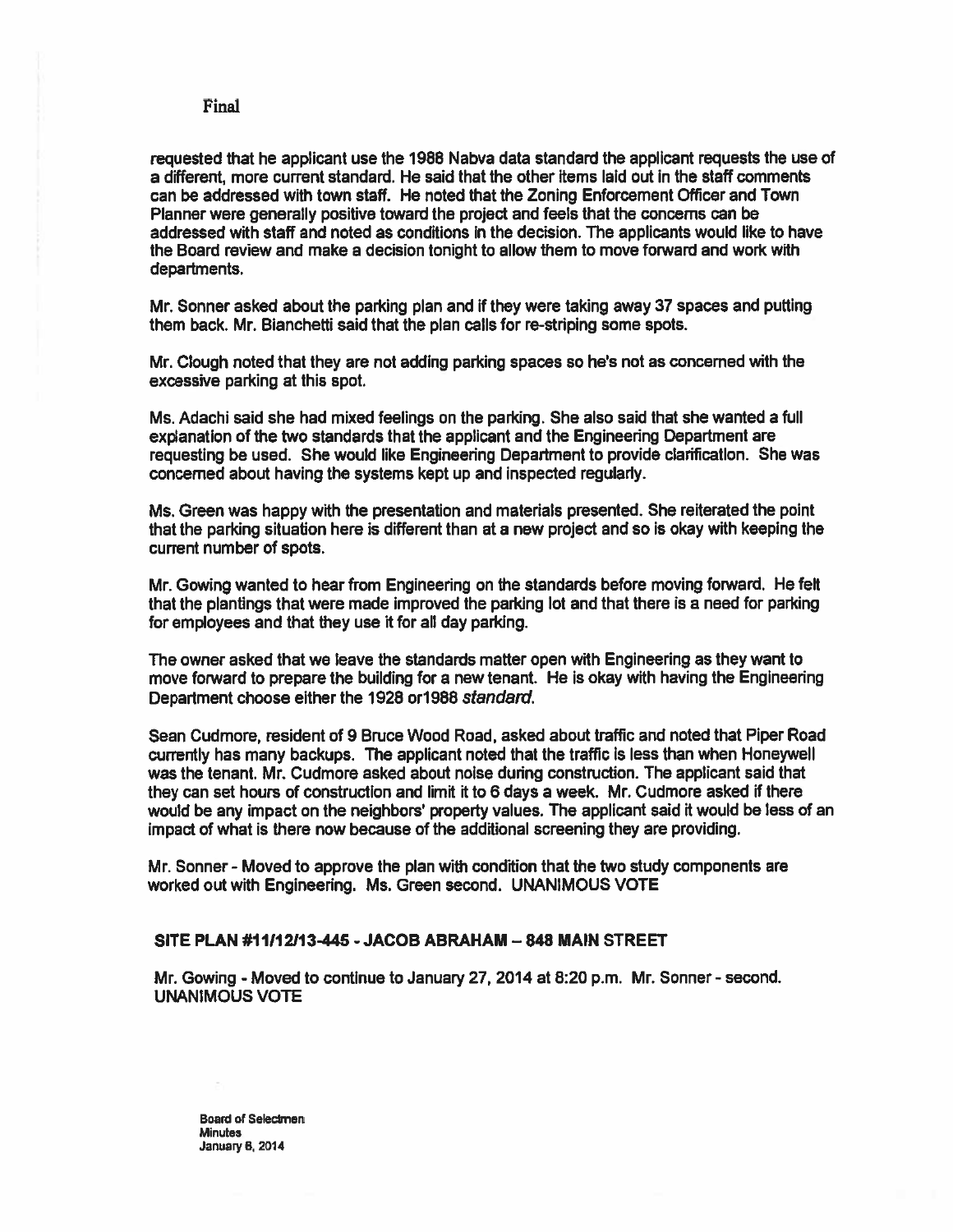### ACTON MEMORIAL LIBRARY LONG RANGE PLANNING DISCUSSION

Mr. Sonner introduced the committee and outlined the plan that they will present. Tom Dunn and Sampada Salunkhe, members of the long range planning committee presented <sup>a</sup> summary of their long range <sup>p</sup>lan. They found <sup>a</sup> lot of parallels with the findings of Acton 2020. They looked at the best way to cast this as an understandable plan that can also be executed. They outlined the <sup>p</sup>lan and methodology used five years ago. They worked on <sup>a</sup> library profile. They held workshops and activities to measure action <sup>p</sup>lans. They outlined their goals, particularly those relating to the library collections and facilities as well as staffing.

Mr. Gowing thanked them for their work and asked about <sup>a</sup> coffee shop location. He asked about how they felt they did on the goals from the last long range <sup>p</sup>lan. In reviewing the last plan, they felt that they did well.

Ms. Green thanked them and said that she was impressed with the in-house resources. She asked how they determine the items of interest in order to keep them current and how they <sup>p</sup>lan to promote the items of interest. Ms, Salunkhe said it they cannot use the email addresses from people registering for library cards for marketing purposes. They recently made <sup>a</sup> concerted effort to collect emails for that purpose have collected over 800 email addresses that they can use legally. They use this list to promote materials/events as well as their website, etc.

Mr. Clough noted the libraries are now interfacing with Amazon and we need to watch what is going on that front.

Mr. Sonner thanked them and noted that he loves libraries and that we are lucky to have 2 in Acton.

Ms. Adachi commended them on the information gathering and the fine result of this project. She felt it is <sup>a</sup> community asset.

Joe Glannon, Library Trustee noted that Marcia Rich was absent due to illness but that she was <sup>a</sup> big par<sup>t</sup> of this project.

Peter Berry asked about accessibility to handicapped patrons. Ms. Salunkhe said that they are working to improve their accessibility.

David Barrat, Library Trustee wanted to express their appreciation of John Sonner for his work as their Liaison.

### SELECTMEN'S BUSINESS

### LAND DONATION — MILL DAM TRUST, VARIOUS SMALL PARCELS — OPEN SPACE COMMITTEE HAS PREPARED THE ENCLOSED REQUEST

The board discussed the reques<sup>t</sup> from Open Space Committee to accep<sup>t</sup> <sup>a</sup> number of small parcels of land. Mr. Clough discussed the review of these parcels. The Open Space Committee supports the acquisition of all the parcels offered.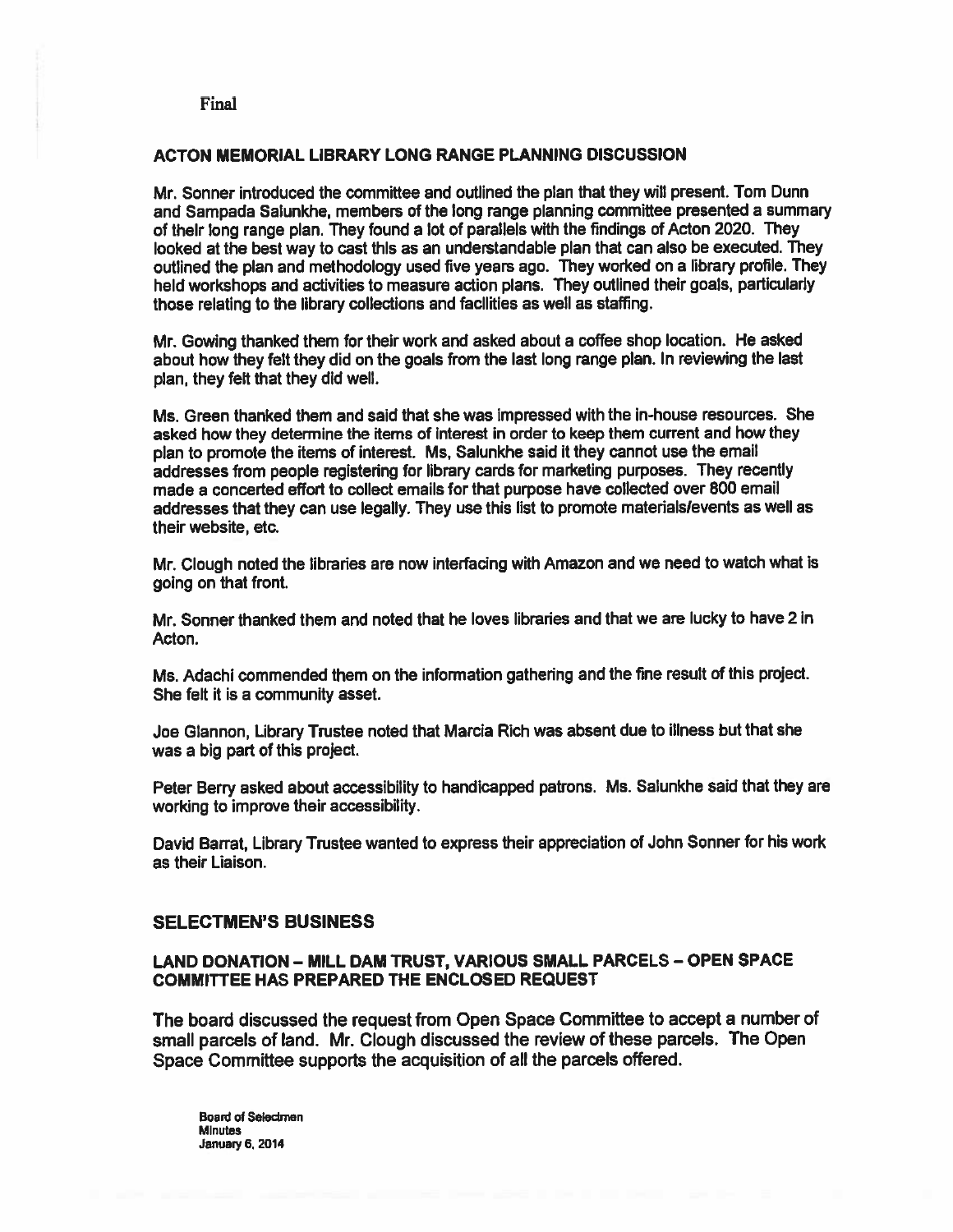**Final** 

Ms. Adachi asked about the 17 Patriots Road parcel and if it actually abuts town owned land. Mr. Ledoux said it does abut the Putnam parcel.

Mr. Sonner — Moved to approve. Mr. Gowing — second. UNANIMOUS VOTE

### ACTON 2020, REQUEST FOR CREATION OF <sup>A</sup> STEERING COMMITTEE FOR THE KELLEY'S CORNER IMPROVEMENT INITIATIVE

Andrew Brockway explained the need for the steering committee to shepherd the project along. He noted the propose<sup>d</sup> composition of the Steering Committee. They are looking at having two associate members. The committee will exist for the length of the project and meet once <sup>a</sup> month with the consultant.

Mr. Clough noted that this is <sup>a</sup> similar make-up to the Kelley's Corner Designer Selection Committee.

Ms. Green said that she would feel more comfortable if <sup>a</sup> member of the Board of Selectmen was <sup>a</sup> member of the committee and not just <sup>a</sup> liaison.

Ms. Adachi asked if the VCC would be vetting the at large members. Mr. Brockway was not sure at this time. He said that they will try to use their networks to find business representatives and neighbors as at large members,

Mr. Sonner noted he has not voted as <sup>a</sup> liaison on any committee and would feel ok with the BOS member not having <sup>a</sup> vote. He also felt that the VCC should be used for members at large.

Mr. Gowing noted the two people who live in Kelley's Corner that are on Acton <sup>2020</sup> and may be on this committee. He felt that this could appear as <sup>a</sup> conflict and asked that they file Appearance of Conflict forms.

Mr. Sonner agreed to serve as interim liaison.

Ms. Green said liaisons do not have a vote and she reiterated her position that it would be more welcoming and useful if the liaison could vote and participate in the discussion. There was further discussion of this topic.

It was recommended that Planning Department suppor<sup>t</sup> the project and committee.

Mr. Gowing - Move to have Mr. Sonner as the interim representative. Mr. Clough — second. UNANIMOUS VOTE

Mr. Sonner - Move to approve the propose<sup>d</sup> Committee with the conditions that the Planning Department will be involved in supporting the project and that this board reviews candidates for conflicts of interest during the approval process. Mr. Gowing second. UNANIMOUS VOTE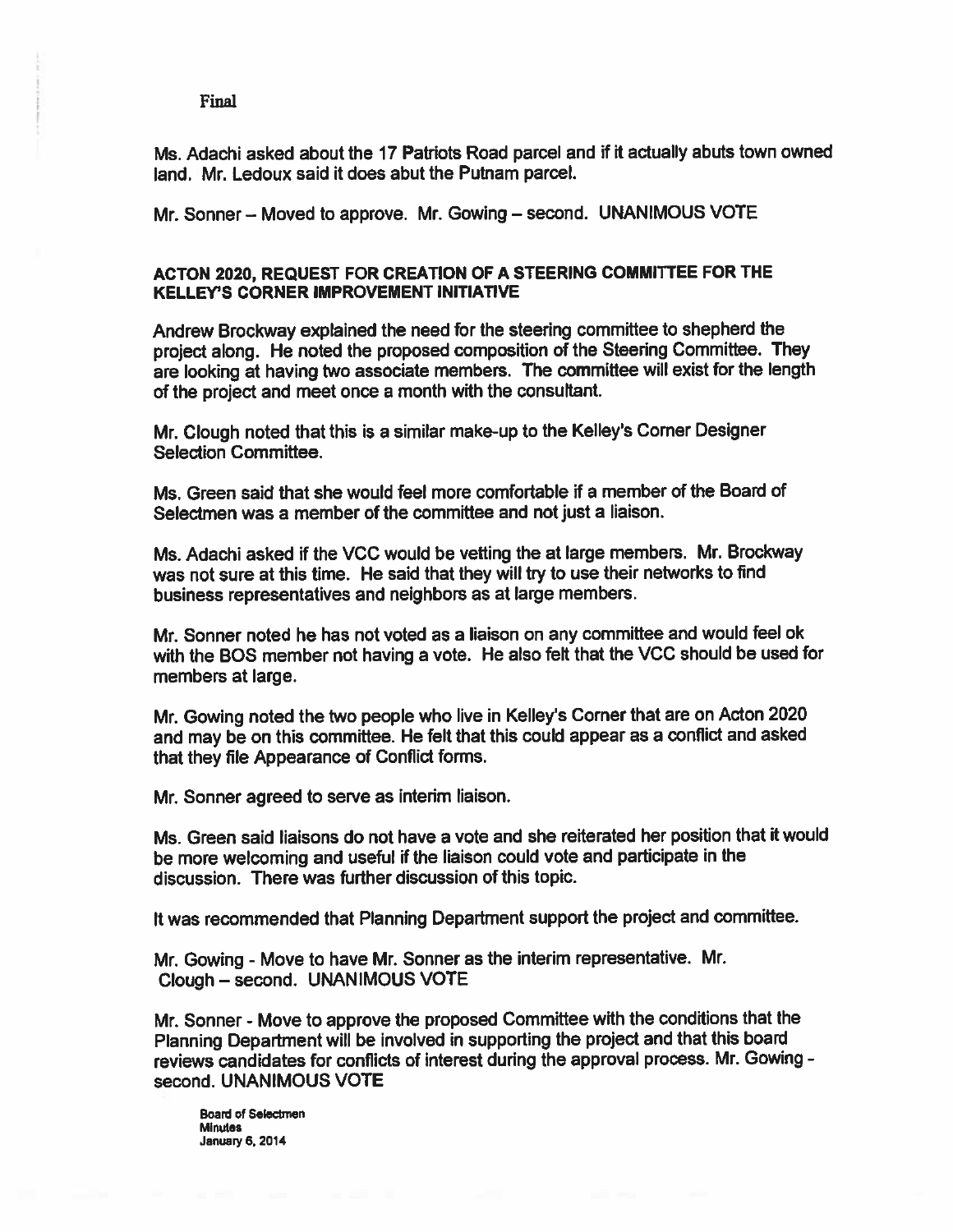Final

## APPOINTMENTS OF SPECIAL COUNSEL TO REPRESENT THE TOWN IN CONCORD'S LAND ACQUISITION AT 55 KNOX TRAIL

Mr. Ledoux updated the Board on the selection of Special Counsel related to the Knox Trail issue. He and Ms. Adachi met and are suggesting Jeff Roelofs, who is very well respected and will do <sup>a</sup> good job for us.

Ron Parenti, Acton Water Commissioner wanted to have the Board discuss and review their December letter on the topic. Ms. Adachi will look at putting this on the agenda. Mr. Cowing — Moved to appoint Mr. Roelofs as Special Counsel for the Concord/Knox Trail project. Mr. Clough —second. UNANIMOUS VOTE

### SELECTMEN'S REPORTS

Mr. Sonner — No repor<sup>t</sup> Mr. Clough -- No report Ms. Adachi - ZBA continued their hearing on the 6 Post Office Square 40B project. Mr. Cowing —No repor<sup>t</sup> Mr. Green — No repor<sup>t</sup>

### CONSENT

Mr. Gowing - Moved to approve the Consent Items - Mr. Sonner - second. UNANIMOUS VOTE

Christine Joyce Recording Secty

Clerk <u>, 24</u> 704 Date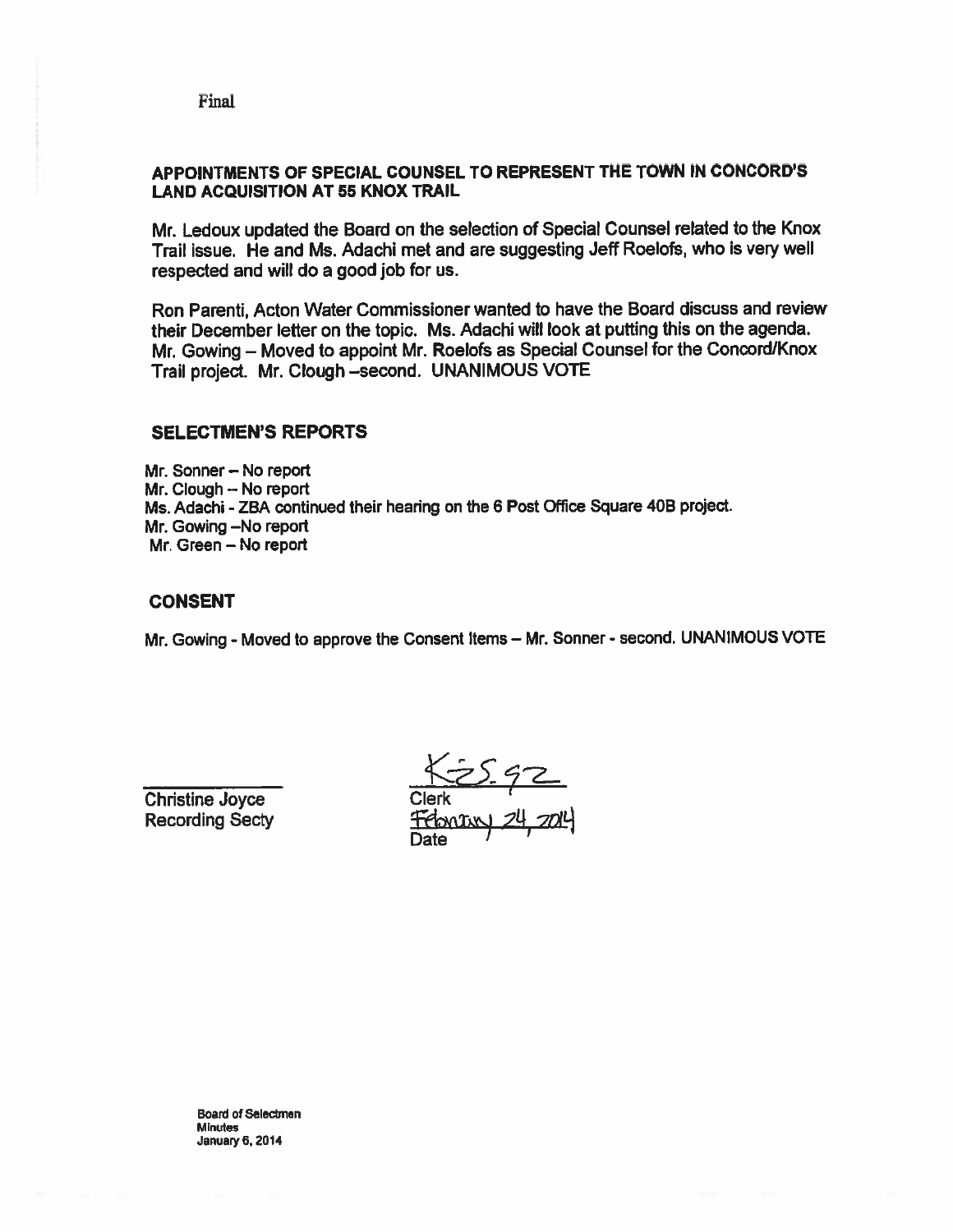# BOARD OF SELECTMEN & SEWER COMMISSIONERS' MEETING AGENDA

Francis Faulkner Hearing Room January 6, 2014 7:00 P.M.

- I. CITIZENS' CONCERNS
- **II. PUBLIC HEARINGS AND APPOINTMENTS** 
	- 1. 7:05 CHAIRMAN'S UPDATEIOPERATIONAL MINUTE The Chairman will briefly update the Board. The Town Manager will provide <sup>a</sup> brief report.
	- 2. 7:15 SITE PLAN #11113113-446, 100 DISCOVERY WAY LLC See enclosed materials
	- 3. 7:40 SITE PLAN #10111113445 —848 MAIN STREET, JACOB ABRAHAM, WOOD MANUFACTURE

Applicant has asked for continuation to January 27, 2014

4. 7:45 ACTON MEMORIAL LIBRARY LONG RANGE PLANNING See enclosed materials

## SELECTMEN'S BUSINESS

- 5. LAND DONATION MILLDAM TRUST, VARIOUS SMALL PARCELS -OPEN SPACE COMMITTEE HAS PREPARED THE ENCLOSED REQUEST See enclosed materials
- 6. ACTON 2020, REQUEST FOR CREATION OF A STEERING COMMITTEE FOR THE KELLEY'S CORNER IMPROVEMENT INITIATIVE See enclosed materials
- 7. APPOINTMENT OF SPECIAL COUNSEL TO REPRESENT THE TOWN IN CONCORD'S LAND ACQUISITION AT 55 KNOX TRAIL See enclosed materials

### SELECTMEN'S REPORTS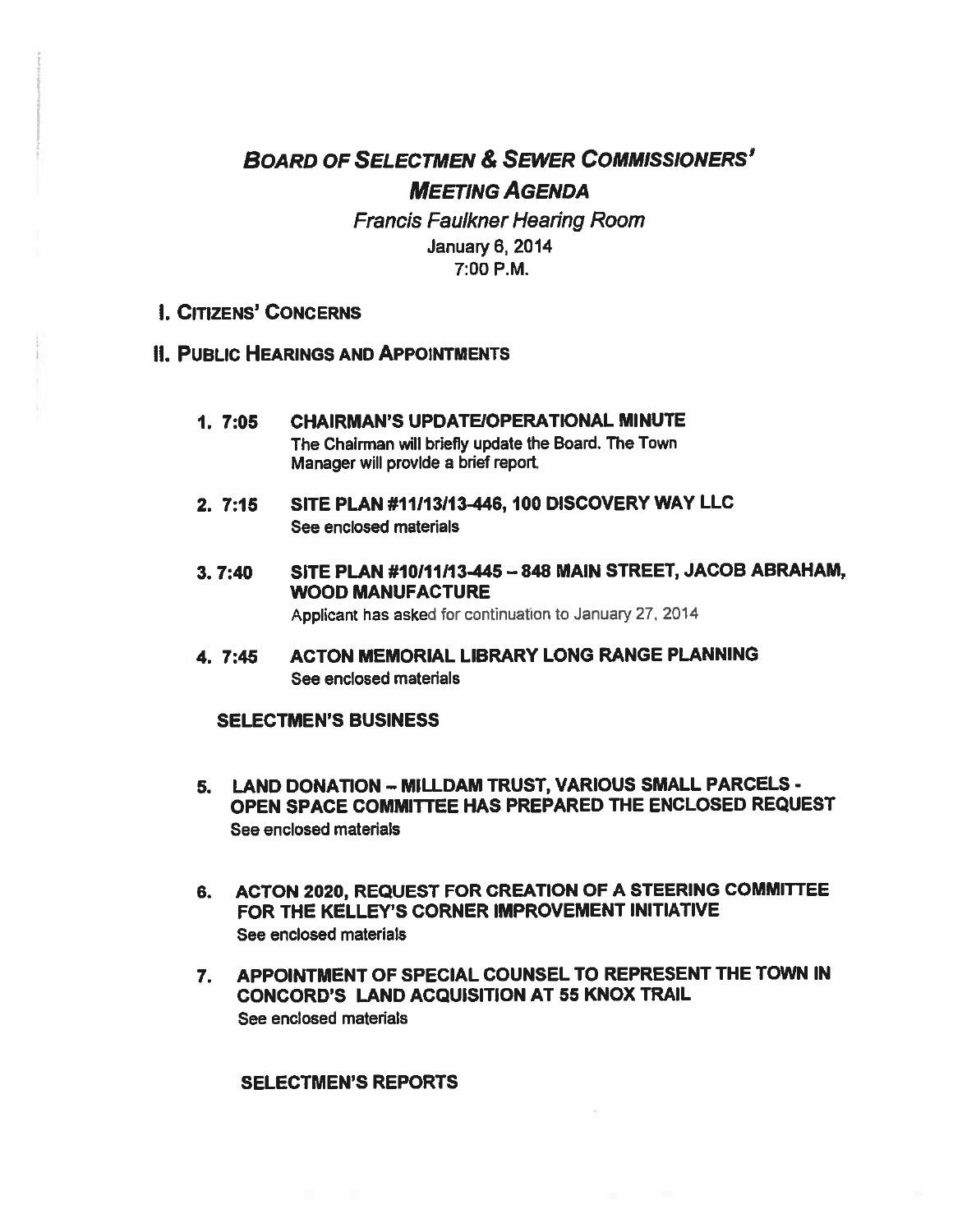## Ill. CONSENT AGENDA

- 8. ACCEPT BOARD OF SELECTMEN MINUTES, NOVEMBER 18, DECEMBER 2, 2013 See enclosed materials
- 9. BENTLEY BUILDERS REQUEST FOR PARTIAL REFUND OF BUILDING PERMIT FEES FOR 6 & 8 SULLIVAN LANE IN THE AMOUNT OF \$2,248 See enclosed materials

### 10. ACCEPT GIFT, PLANNING DEPARTMENT

See enclosed <sup>a</sup> <sup>g</sup>ift of \$11,666.67 from Monument Place Project, to be used for affordable housing purposes and street improvement in the project vicinity

## 11. ACCEPT GIFT, RECREATION See enclosed <sup>g</sup>ift of \$100.00 from Schneider Electric North America Foundation to be used for the new Goward Field Playground

12. DISPOSAL OF OBSOLETE MATERIALS, MEMORIAL LIBRARY See enclosed materials

### EXECUTIVE SESSION

None

### ADDITIONAL INFORMATION

See enclosed correspondence that is strictly informational and requires no Board action

## FUTURE AGENDAS

To facilitate scheduling for interested parties, the following items are scheduied for discussion on future agendas. This is not <sup>a</sup> complete agenda

#### JANUARY 27 FEBRUARY 3

Not Your Average Joe's Liquor License Violation Uniform Fee Policy Discussion Site Plan 848 Main Street- Axe Bros.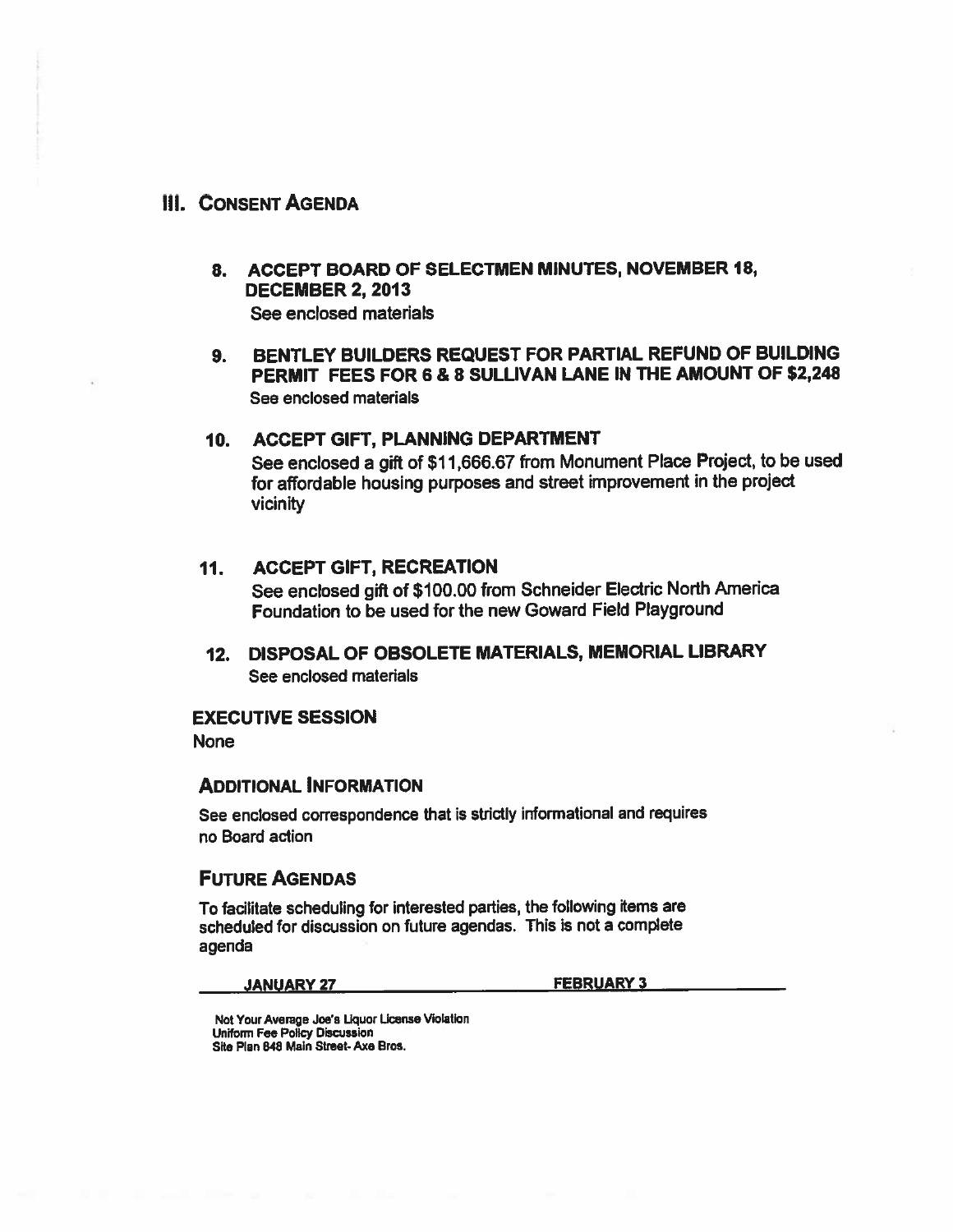j,

### PENDING MINUTES PENDING COMMITTEE APPOINTMENTS

Robert Skilling – sent to VCC - Senior Center Study Com. Hongyu Lio sent to VCC -- Economic Development Connie Ingram - Sent To VCC - Cemetery Commissioner Vandama Sharma — interested In sustainable housing — applicant will sit in on committee's to see what she feels would be appropriate for her interests

### INTERVIEWED BY VCC

Chris Hamilton — Senior Center Study Committee Margaret Fianary— Senior Center Study Corn. Warren Richmond —Various Interests will let us know